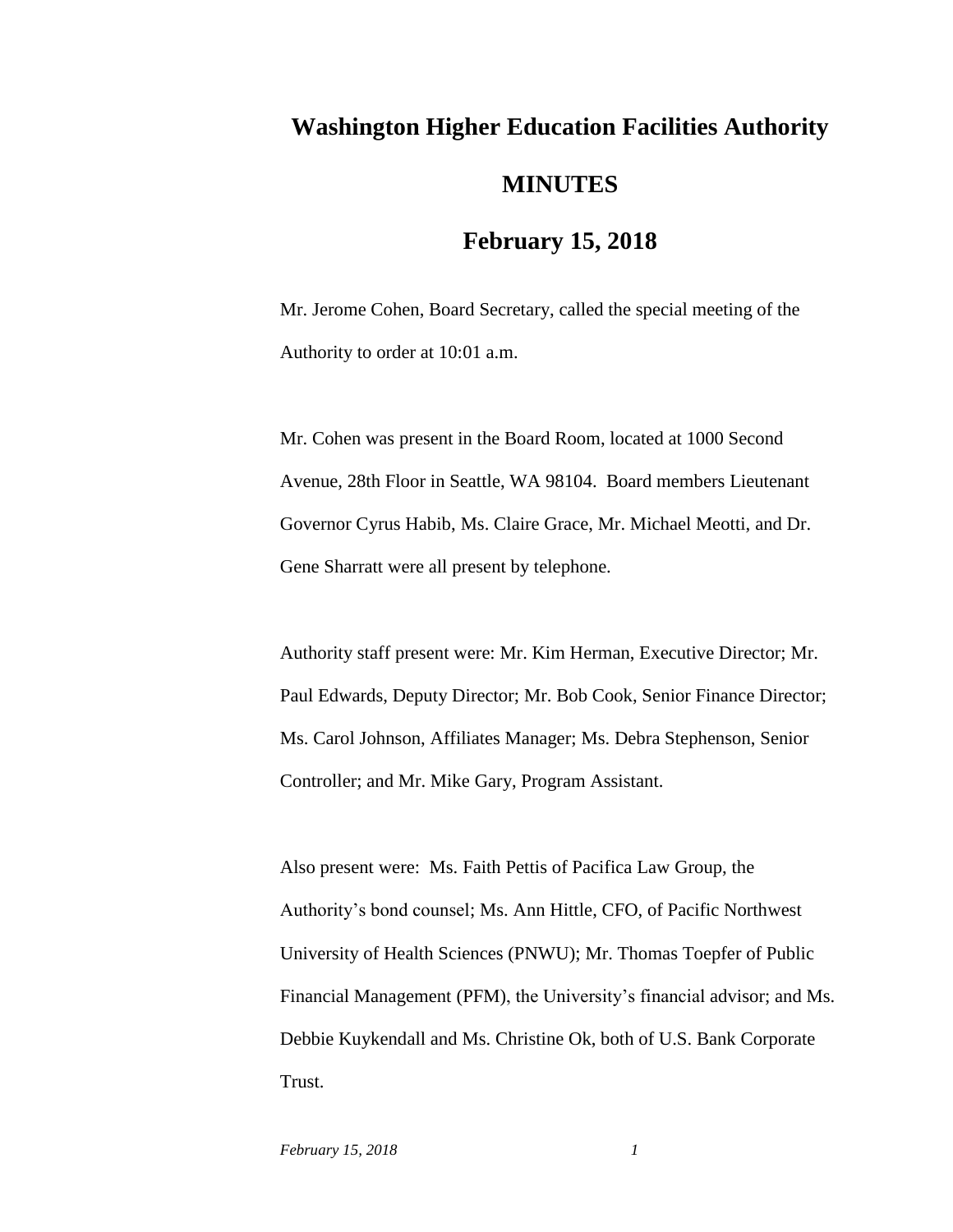Dr. Sheryl Bailey from Springsted, Inc., one of the Authority's financial advisors, and Mr. Michael Nelson, Assistant Attorney General from the Washington Attorney General's Office were present by phone.

**Introduction of new Affiliates Program Assistant**

Mr. Herman introduced Ms. Rona Monillas, WHEFA's newly hired Program Assistant, to the board. He directed the board to her resume in the board packet. Her first day will be Friday, February 16. She will be replacing Mr. Cody Field, the previous Program Assistant.

Mr. Cohen asked for a motion to approve the minutes of the December 15, 2017 Authority Special Board Meeting as distributed. Dr. Sharratt made the motion, and it was seconded by Ms. Grace. **Approval of the Minutes**

> Ms. Grace asked Mr. Herman if there was an updated report regarding federal tax reform legislation since the previous Authority board meeting in mid-December. Mr. Herman replied that he would be giving an update on this subject in his Executive Director's report later in the meeting.

Lt. Governor Habib abstained from this vote as he was not present at the previous board meeting.

The minutes were approved as distributed, 4-0, with one abstention.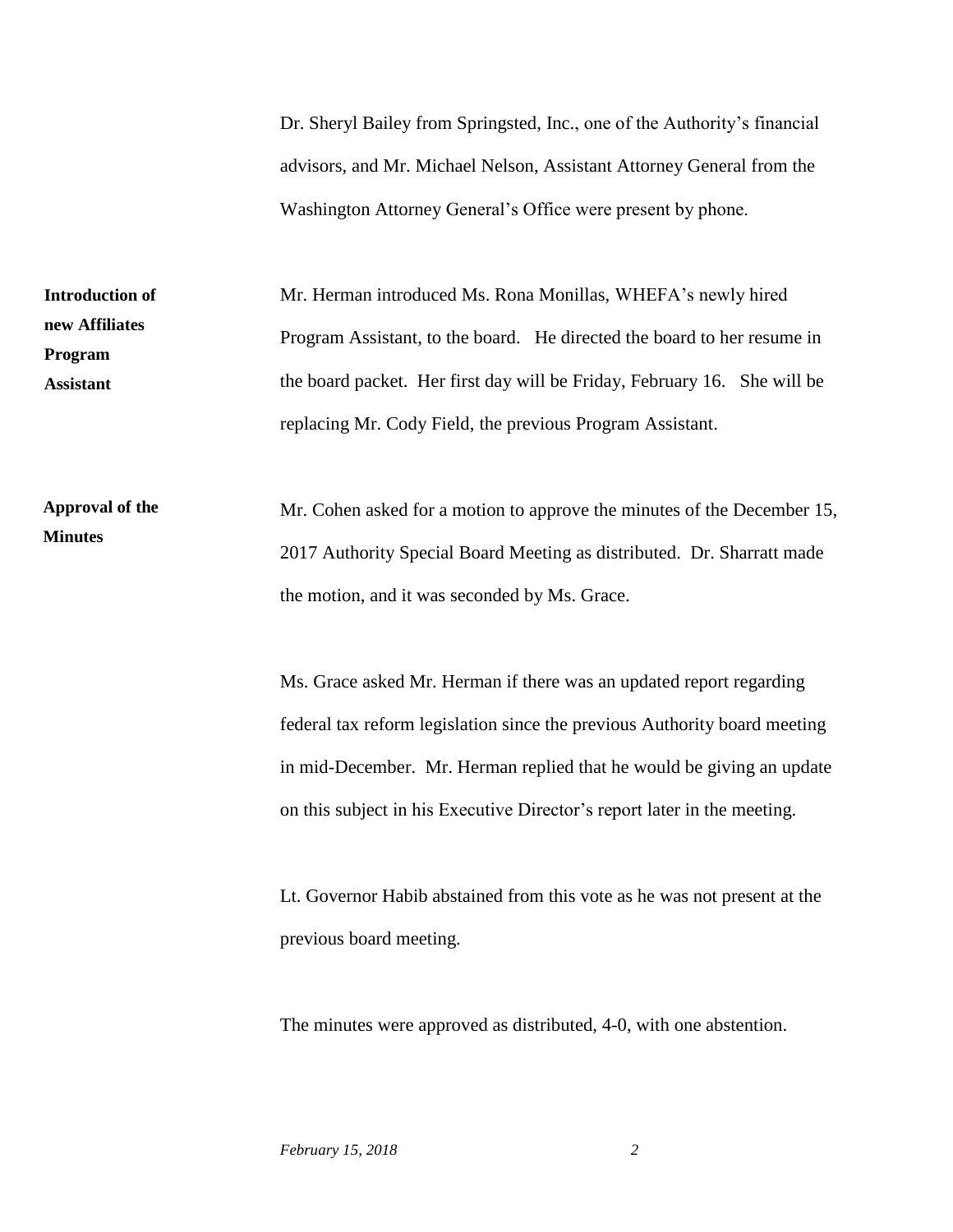Mr. Cohen introduced Ms. Johnson, the Authority's Manager, to present staff recommendations for approval of Resolution No. 18-01. Ms. Johnson requested that the board consider a proposed issuance by the Authority of tax-exempt refunding and revenue bonds for Pacific Northwest University of Health Sciences (PNWU) in an aggregate principal amount not to exceed \$46,000,000. **Action Item: Approval of Resolution #18-01 for Pacific Northwest University of Health Sciences (PNWU)**

> Ms. Johnson stated that bond proceeds were to be used by PNWU to finance and refinance the costs of acquiring, constructing, improving, expanding, and equipping facilities on the University's campus located in Yakima.

> This transaction is a private placement issued in three series, with purchase offers from U.S. Bank and HomeStreet Bank. She stated further that Series A and B bonds are refunding revenue bonds to refinance existing debt and refund bonds issued by the Authority in 2013. The Series C bonds are revenue bonds that will finance the construction of a two-story, 35,000 square foot academic building.

She mentioned that a successful public hearing for the transaction was held on Tuesday, January 30, 2018. Mr. Edwards and Mr. Gary were present in person. Ms. Hittle, CFO from PNWU, and Authority board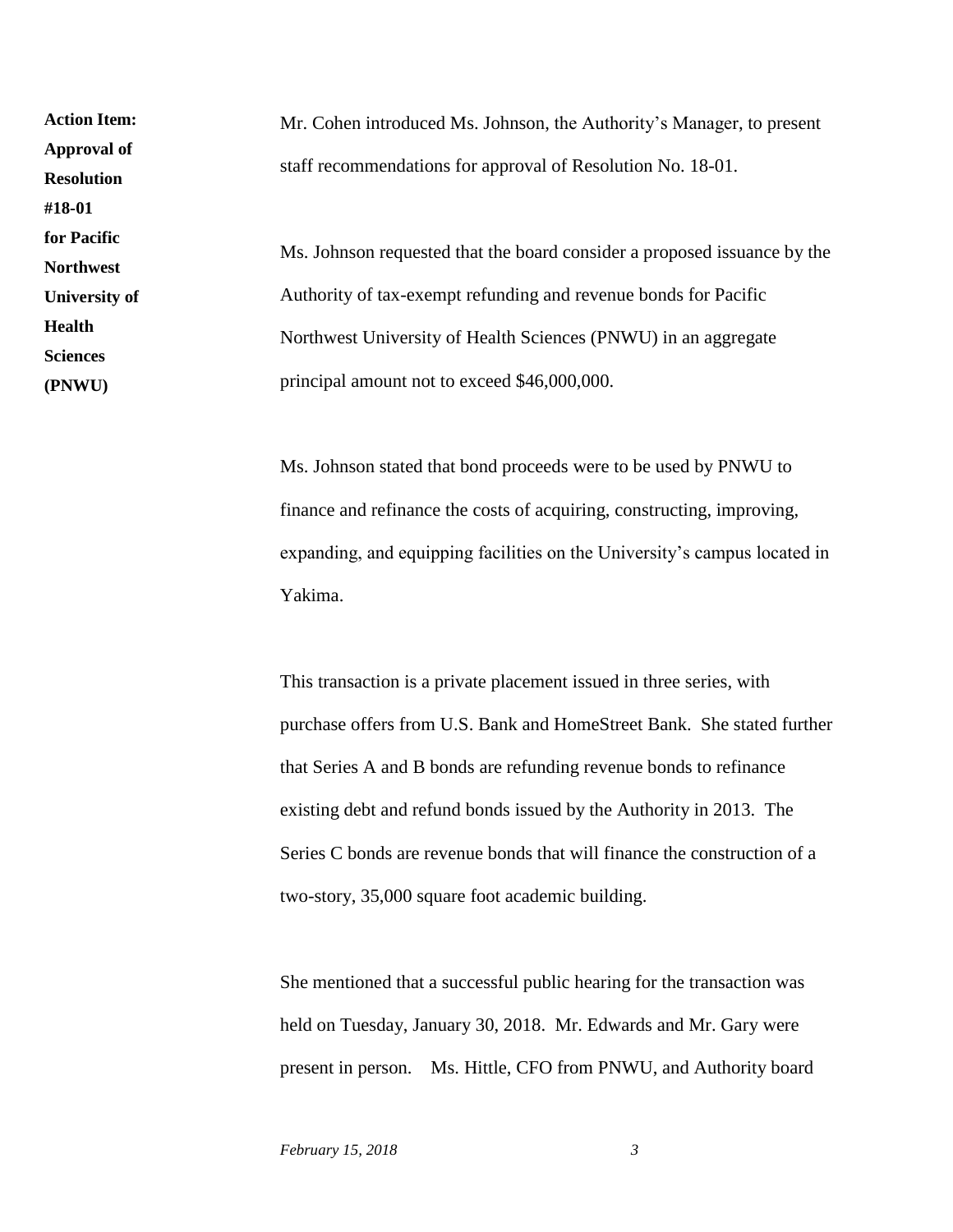members Mr. Meotti and Dr. Sharratt participated via conference call. No members of the public were present. No public testimony was received.

Ms. Johnson concluded that the bonds are scheduled to close on March 1, 2018. She then introduced Ms. Hittle from PNWU, and Mr. Thomas Toepfer, Senior Managing Consultant from PFM, to speak further about the project.

Ms. Hittle stated that PNWU is the state's newest private medical school, established in 2008 with very strong community support. The University is located on the east side of the Cascades in Yakima. She mentioned that PNWU's main goal is to recruit and train students from rural areas as Osteopathic Physicians (D.O.) and ultimately return them back to their rural areas. She mentioned further that since 2008, 42 of their students are practicing D.O.'s in Washington State, mostly in family practice, with 60% serving in rural/underserved areas. She concluded that PNWU stands out because of their students and faculty, who all believe in its mission.

She stated that as of February 12, 2018, PNWU received their full accreditation from the Northwest Commission on Colleges & Universities, 2.5 years earlier than expected. This will enable PNWU to offer additional health sciences programs to their current and prospective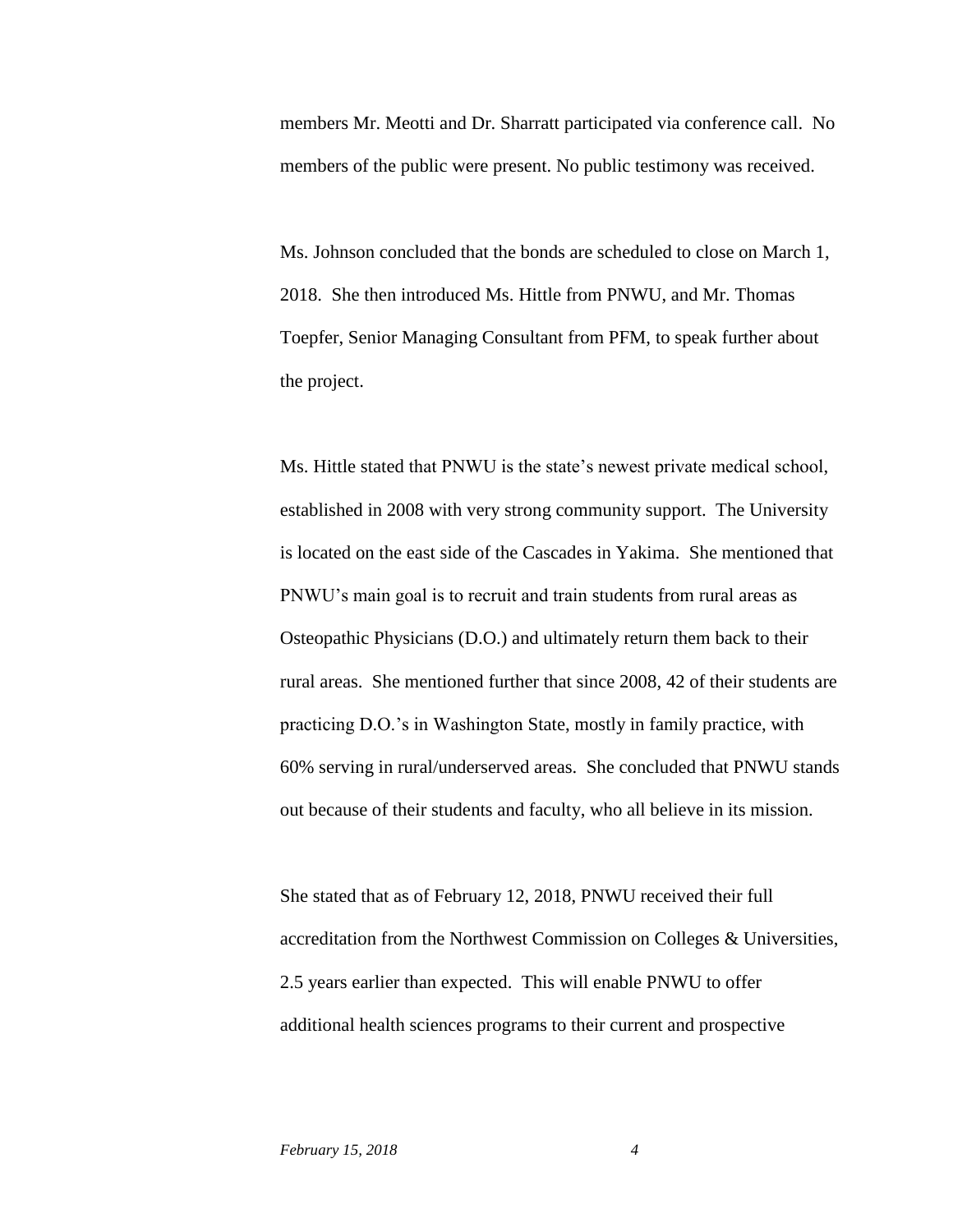students. In addition, Ms. Hittle, on behalf of PNWU, offered an invitation to anyone to come and visit their Yakima campus.

Dr. Sharratt asked about the diversity of the student population at PNWU. Ms. Hittle replied that the University has a major program that works with the nearby Yakama Indian Nation called Roots to Wings. The University has mentoring programs with those students to increase that pipeline. She also stated that the local community migrant health clinics serve a large Hispanic population. It is the University's goal to bring and attract as many Hispanic students as possible so that they can serve in the community clinics and mirror the communities that they serve.

Lt. Governor Habib congratulated PNWU on its recent accreditation and stated that he looked forward to visiting PNWU's campus sometime in the future. He asked how the financial terms from 2013 compare to the 2018 bonds.

Mr. Toepfer, of PFM, responded that for the 2013 bond issue, the bond markets were generally favorable. At the time PNWU was a new institution and was relatively new to the market. Mr. Toepfer added that rates were 3.71% for the 2013 issue. The interest rate for the 2018 bond issue will be 3.49%, a lower fixed rate for a longer period of time, amortized over 20 years. He concluded that issuing tax-exempt bonds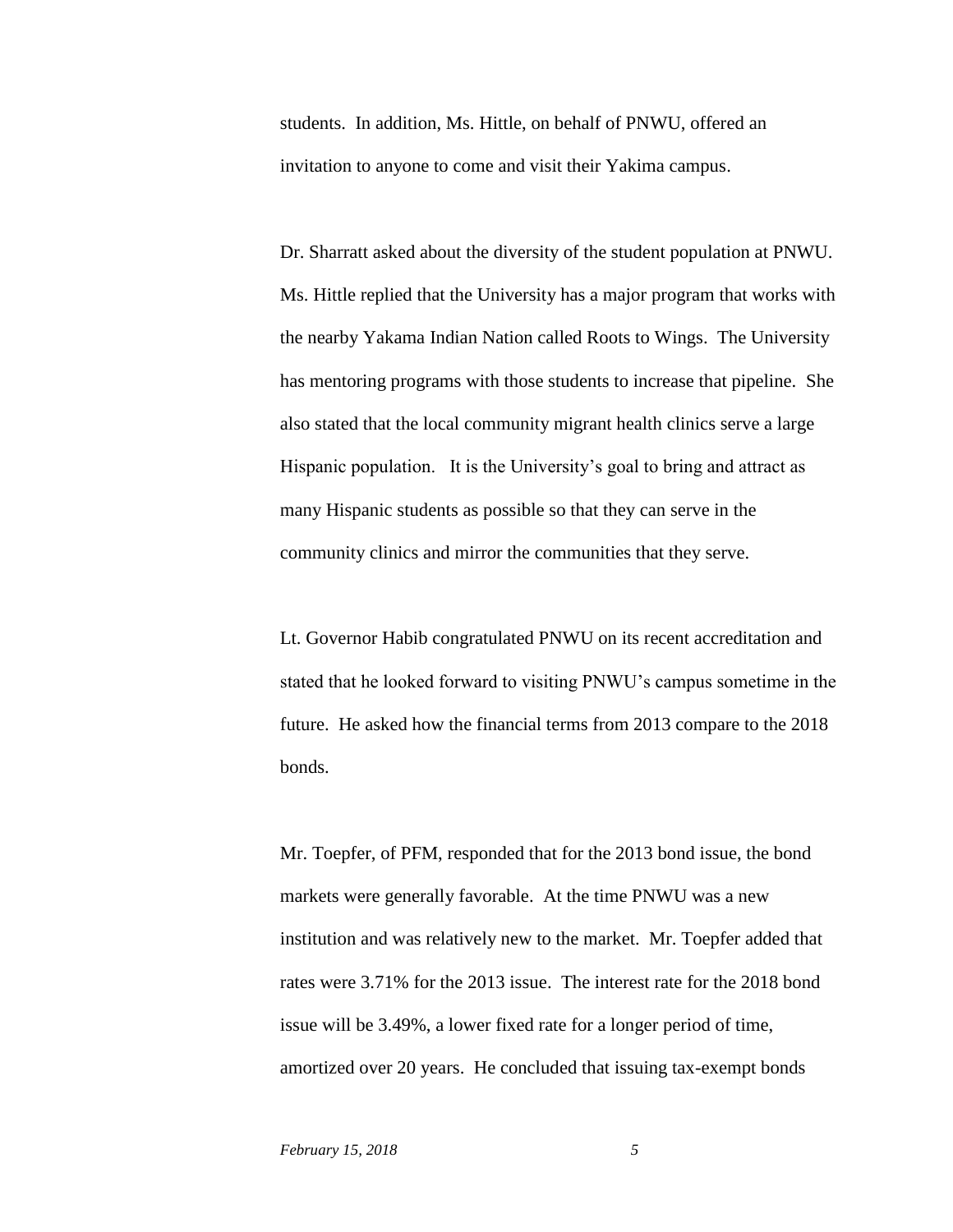versus taxable bonds will generate gross savings of \$5.2 million and net present value savings of \$3.7 million for the University.

Lt. Governor Habib asked about the logic of using the draw down funding model and using cash initially. Mr. Toepfer replied the loan to value ratio would not be sufficient for the lender to fully fund the bond until construction of the academic building was completed.

Mr. Cohen asked Ms. Hittle when the first graduating class graduated and how many students were in that class. She replied that the first graduating class of 140 students was in 2013. She clarified that graduating classes complete 5 years of residency. Ms. Hittle then distributed materials about PNWU and their students to board members and staff.

Mr. Cohen asked for a motion to approve Resolution #18-01. Dr. Sharratt made the motion, and it was seconded by Lt. Governor Habib. The resolution was approved unanimously, 5-0.

Mr. Cohen then introduced Mr. Cook to present the financial statement for consideration.

Mr. Cook stated that the financial statement dated February 1, 2018 for the period ending December 31, 2017, showing assets of just over \$1.5

*February 15, 2018 6*

**Action Item: Acceptance of the Financial Statement**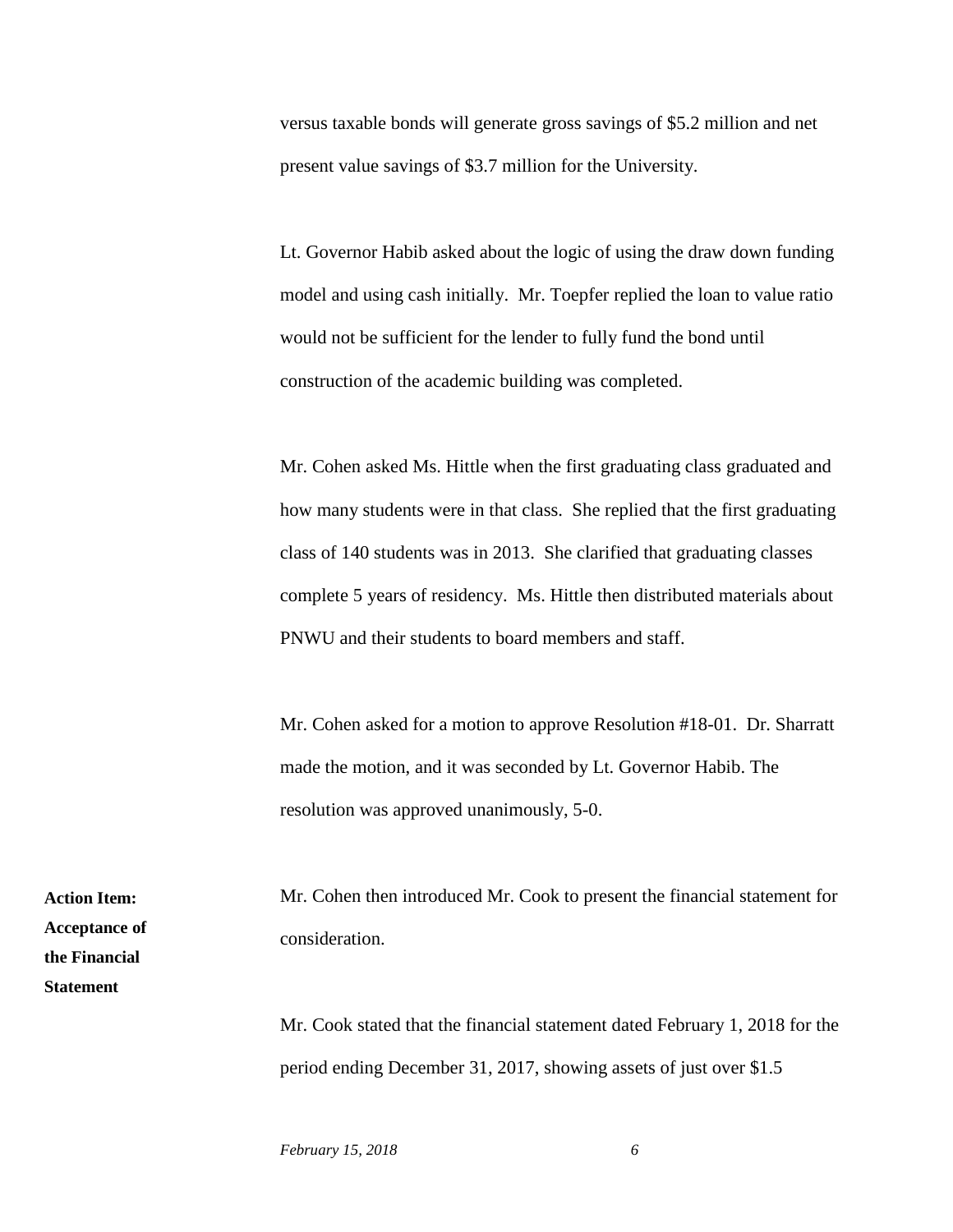million and approximately \$52,000 of liabilities, leaving just over \$1.4 million in net asset position. Mr. Cook noted that revenue to date is approximately \$68,000 earned from issuance fees. Mr. Cook mentioned that as approved by the Authority's board, the Authority continued to waive its ongoing annual fees on bond issues during the current fiscal year to reduce the amount of reserves to an acceptable level. He added that expenses to date are approximately \$152,000 with a reduction in the net position of about \$84,000. He then asked if any board member had any questions or comments.

Mr. Cohen thanked Mr. Cook for the financial report. After hearing no further questions or comments from board members, he asked for a motion to accept the financial statement. Ms. Grace made the motion, and it was seconded by Dr. Sharratt. The motion was approved unanimously, 5-0.

Mr. Cohen then asked Mr. Cook to present the invoice for services. Mr. Cook stated that the invoice from the Housing Finance Commission for October 1 through December 31, 2017, totaling \$48,233.35, has been reviewed and approved for payment by the Treasurer, Ms. Grace. **Invoice for Services**

Mr. Cohen introduced Dr. Sheryl Bailey, from Springsted, Inc., joining via teleconference, to present the market update. **Market Update**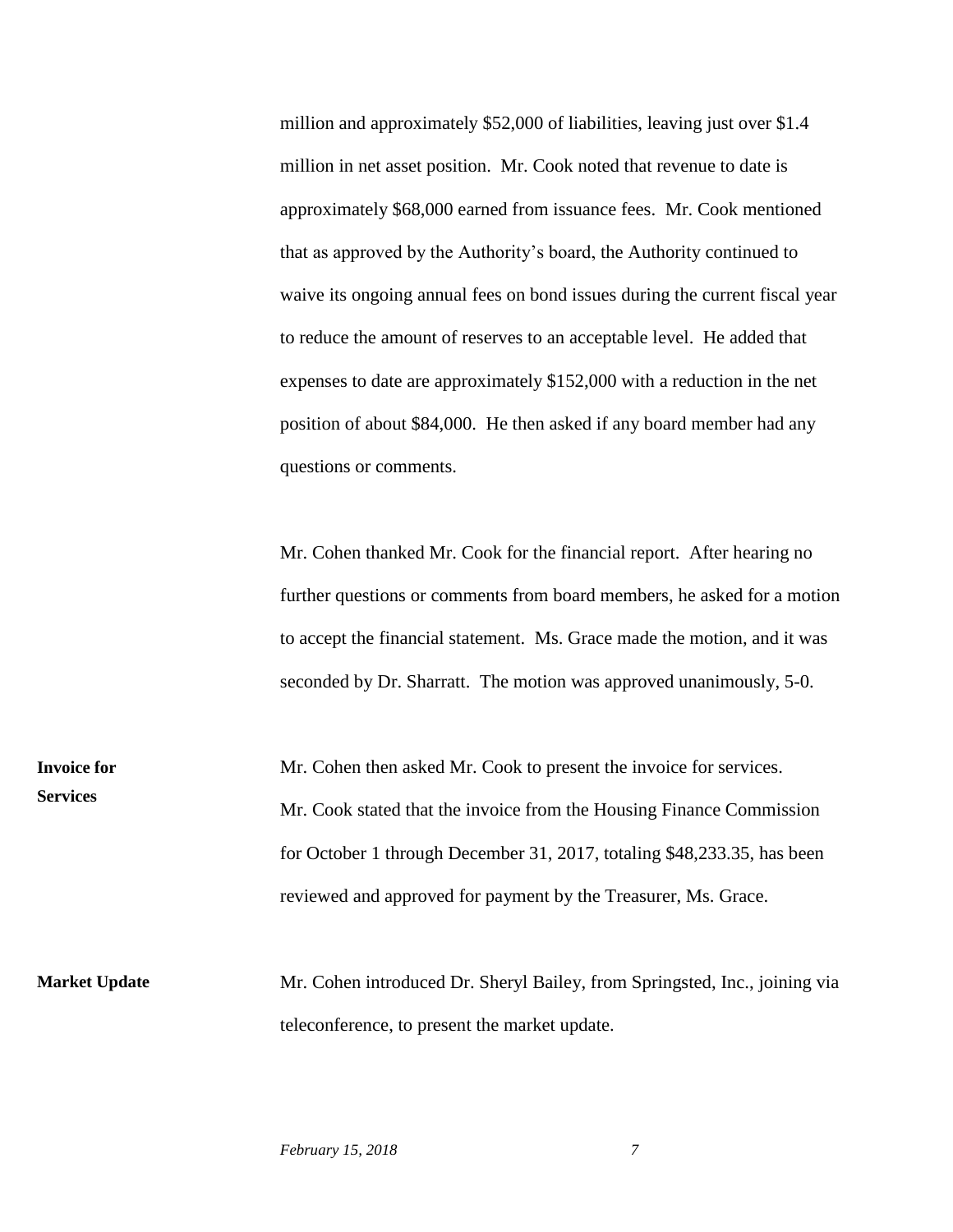Dr. Bailey mentioned that GDP growth slowed in the fourth quarter of 2017. She stated that there was a continued increase in overall employment and a steady decline in overall unemployment. She added that employment growth varies across states, but Washington had the highest percentage change in the non-farm employment rate. Also, she mentioned that rebounding home sales are still at levels below the pre-2008 recession levels.

Dr. Bailey commented that consumer retail sales went up in the late part of 2017, with inflation trending up. She referred to the latest Consumer Price Index (CPI) announcement. She added the Federal Reserve had just increased the federal funds rate by 0.25% in December 2017.

She commented that for the stock market, in the long term, there is still a bull market trend, with considerable volatility anticipated due to expected interest rate increases compounded by inflation fears.

She concluded that municipal bond volumes are now lower since last year's (2017) peak and that global growth has been strengthened with long-term challenges to remain.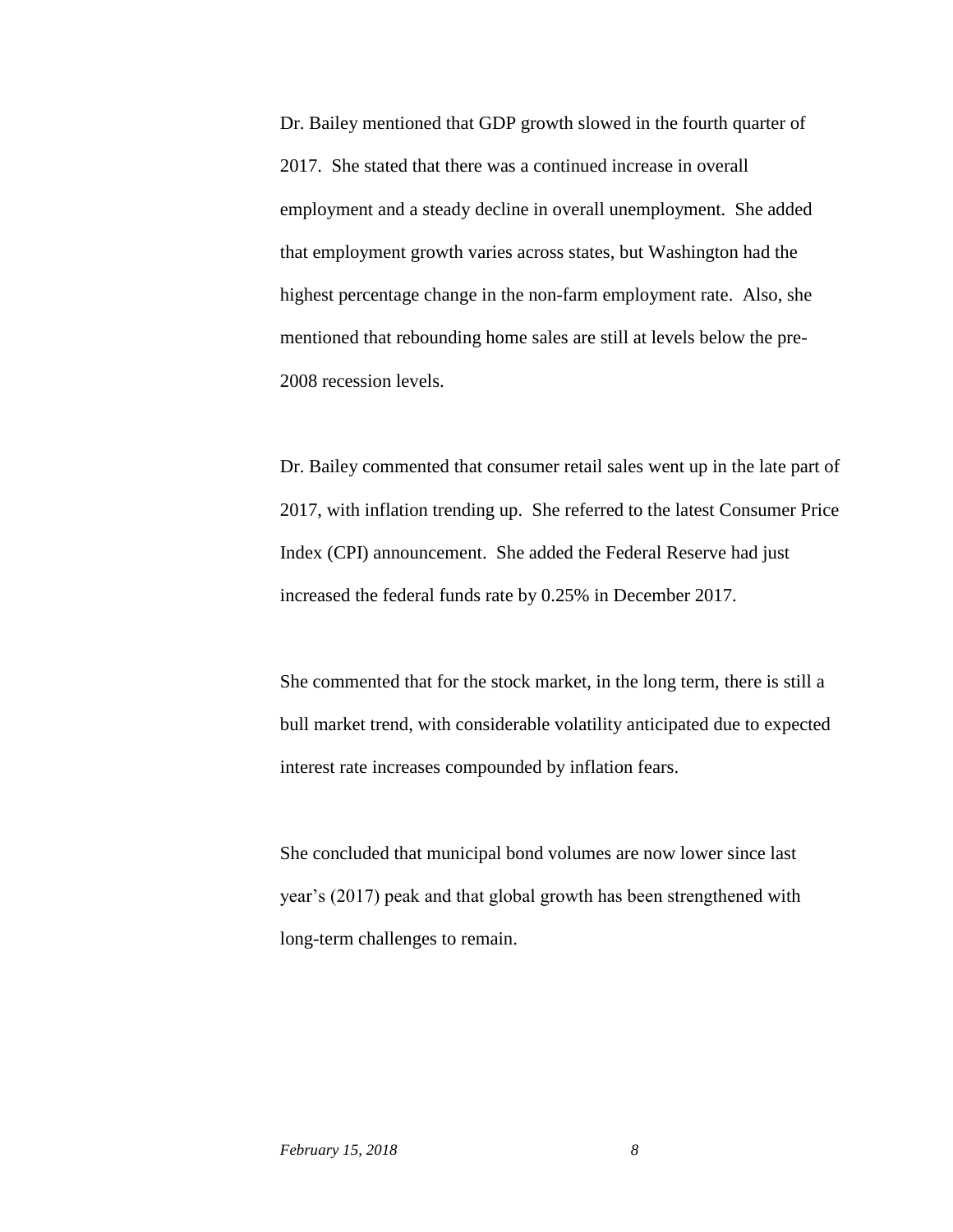**Bond Issue Status Report** Mr. Cohen asked Mr. Edwards to present the bond issue status report. Mr. Edwards referenced the report dated February 6, 2018, showing the bonds that recently closed for Seattle University on December 27, 2017. He added that the report also shows one bond issue currently in progress for PNWU, noting that the board just approved the financing resolution for that bond issue.

Mr. Edwards then mentioned that PNWU anticipates another potential new money transaction for approximately \$20 million, estimated to close sometime in the summer of 2019. This bond issue is expected to finance a new 80,000 square foot Regional Center for Inter-professional Education. He added that no application has yet been submitted.

He noted that the Authority's 2017-2018 fiscal year goal was to complete \$30 million in tax-exempt bond issuances. With bond issues for Seattle University and PNWU totaling approximately \$88 million, the Authority is nearly 3 times over goal. In addition, the transactions generated a total of about \$6 million dollars in present value savings.

Mr. Cohen then asked Mr. Herman to present the Executive Director's report.

**Executive Director's Report**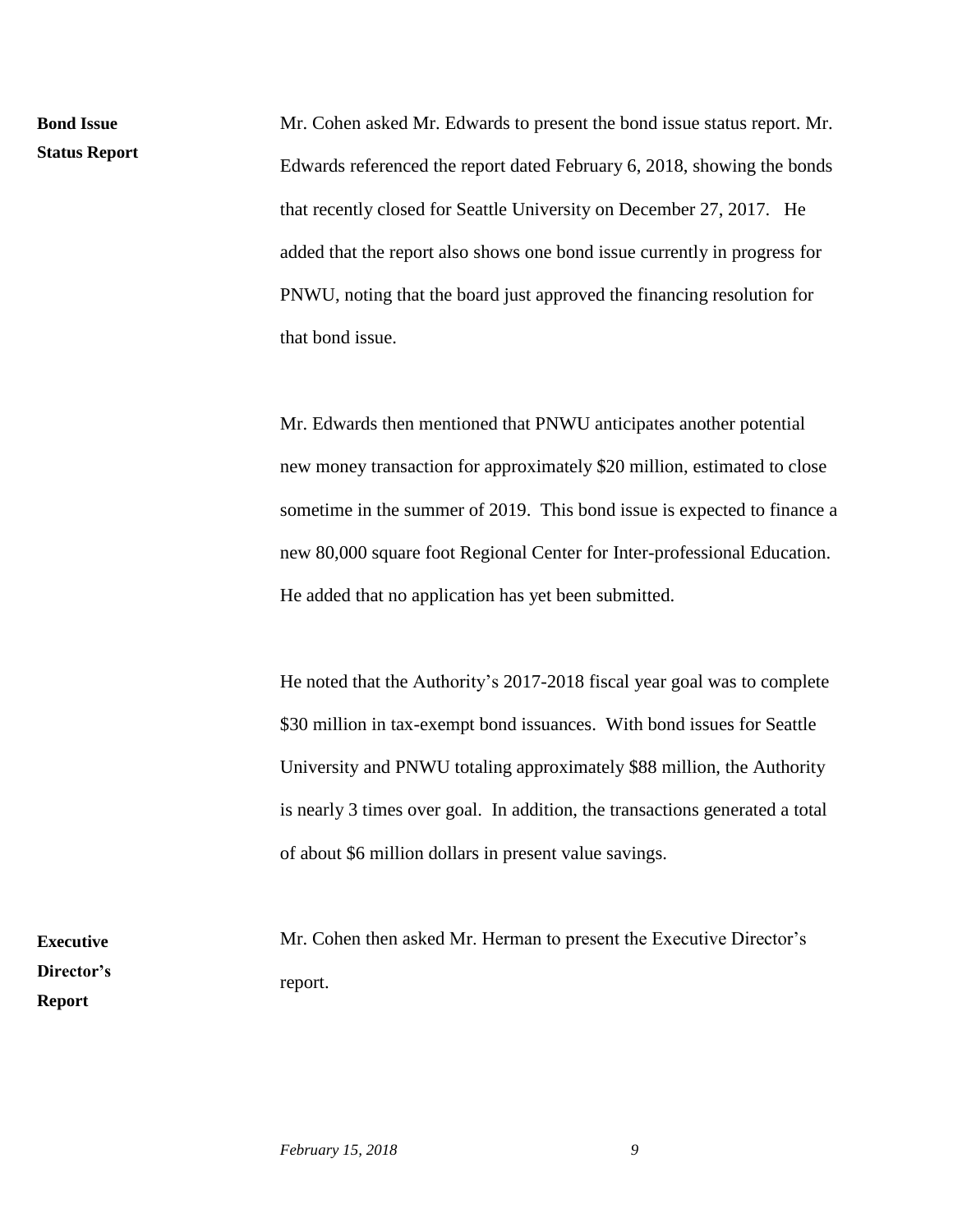Mr. Herman announced and congratulated Authority board member and Chair, Mr. Cohen, in his new role as Of-Counsel for the law firm of Holmquist & Gardiner PLLC. He added that Mr. Cohen will continue to practice in West Seattle.

Mr. Herman added that Mr. Cohen's current term on the Authority's board will expire on March 26, 2018. With Mr. Herman's support, Mr. Cohen will submit a request to the Governor's Office for reappointment.

Mr. Herman then gave an update to Authority board members regarding the recently enacted federal tax reform legislation – the Tax Cuts  $\&$  Jobs Act of 2017.

Mr. Herman stated that municipal finance participants were thrown by the initial version of the Tax Act released in November. This version proposed to eliminate the tax-exemption for all private activity bonds, advance refunding bonds and certain stadium financings. What followed was an intense six weeks of hand-wringing, lobbying and rushing to close transactions at risk of losing their tax-exempt status if issued after December 31.

Mr. Herman gave a summary of the Tax Act. He commented further that most market participants expect to see a short term decrease in the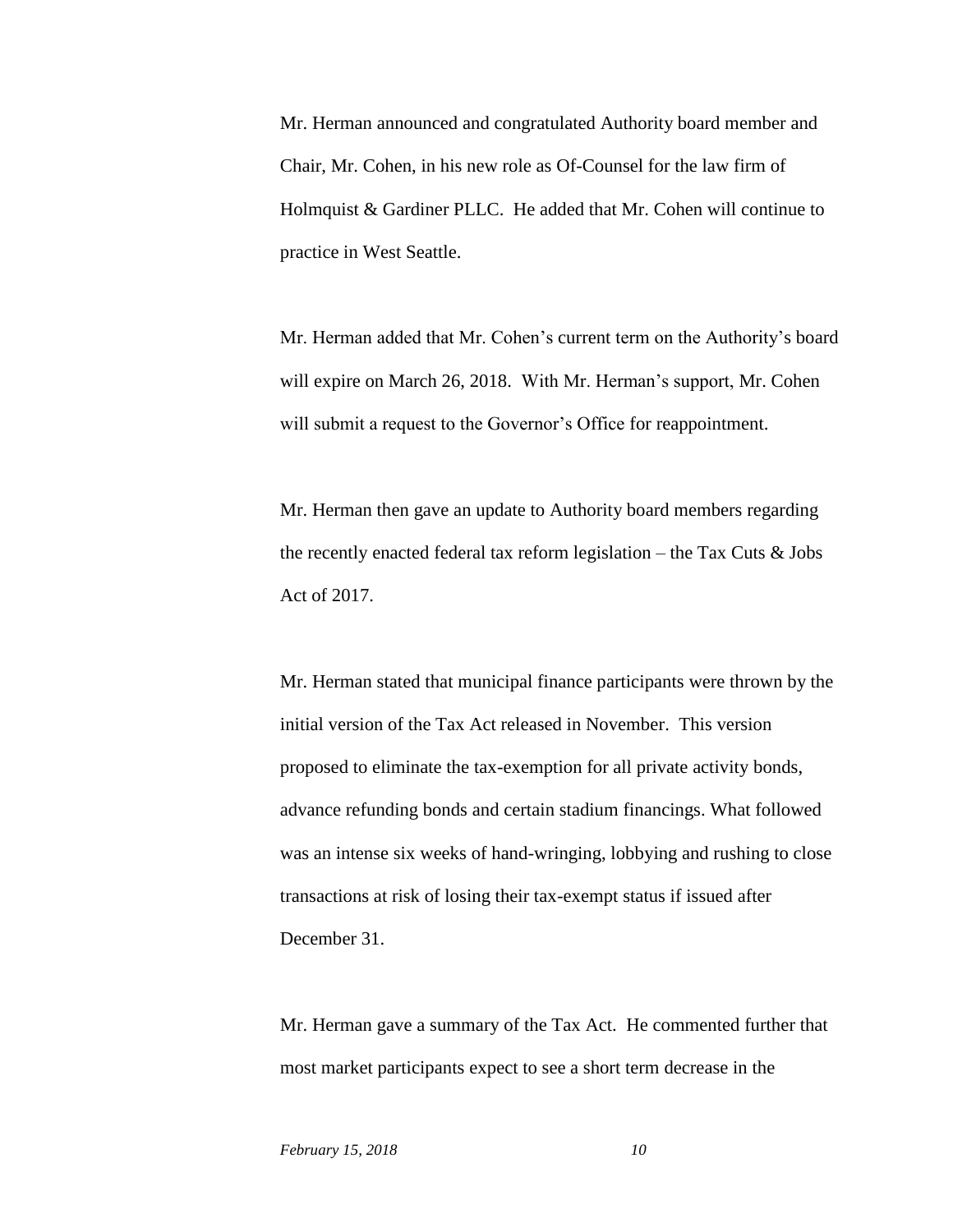issuance of tax-exempt bonds resulting from the rush to market that occurred in December 2017 and the elimination of advance refunding bonds.

Mr. Herman mentioned further that the Tax Act did not provide transition rules for outstanding bonds that would have been eligible for tax-exempt advance refunding. As a result, market participants are exploring alternatives. While the long-term effects of the Tax Act on the public finance market are not known at this time, it is possible that the lower corporate tax rate will reduce the appetite of banks and insurance companies for tax-exempt debt, and the number of bond issues directly placed with banks may decrease.

Mr. Herman mentioned that the next NAHEFFA Spring Conference will be May 6-8, 2018 in Boston. He asked board members who want to attend to inquire with Ms. Johnson. He added that Mr. Edwards, Ms. Johnson, and Ms. Monillas will be attending. He added further that the Fall NAHEFFA Conference will be on September 11-14, 2018 in Denver, Colorado.

Mr. Herman announced that Ms. Violet Boyer, Executive Director of the Independent Colleges of Washington (ICW), is retiring.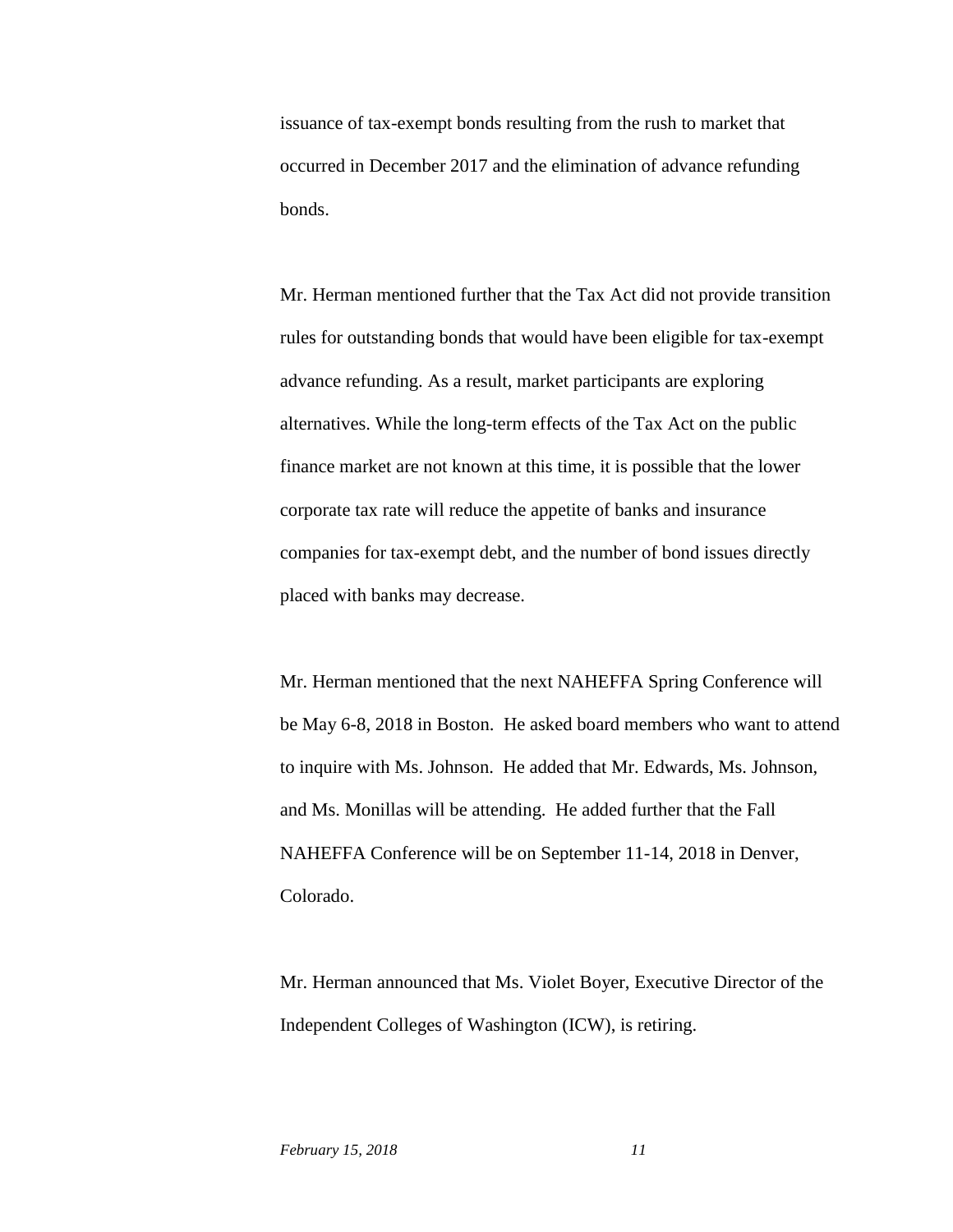Mr. Cohen and Dr. Sharratt both commended Mr. Herman and his staff for the good and thorough work they do. They both stated that it is a pleasure to serve on the Authority board.

Mr. Herman referenced a December 19, 2017 final analysis of tax-exempt benefit savings letter from Mr. John Wendling, Senior Vice President, Blue Rose Capital Advisors regarding the recently closed 2017 Seattle University bond issue. He stated that final net present value savings of \$2,276,478 was reported.

Mr. Herman then summarized two articles from *The Bond Buyer* and the *Chronicle of Higher Education* that were e-mailed to the board members earlier and included as handouts in brown folders.

Mr. Herman announced that May 3, 2018 is currently the date for the next regularly scheduled quarterly board meeting. He emphasized that if there was no business to conduct, this scheduled meeting would be cancelled.

He added that the remaining quarterly meetings for 2018, are scheduled for August 2 and November 1.